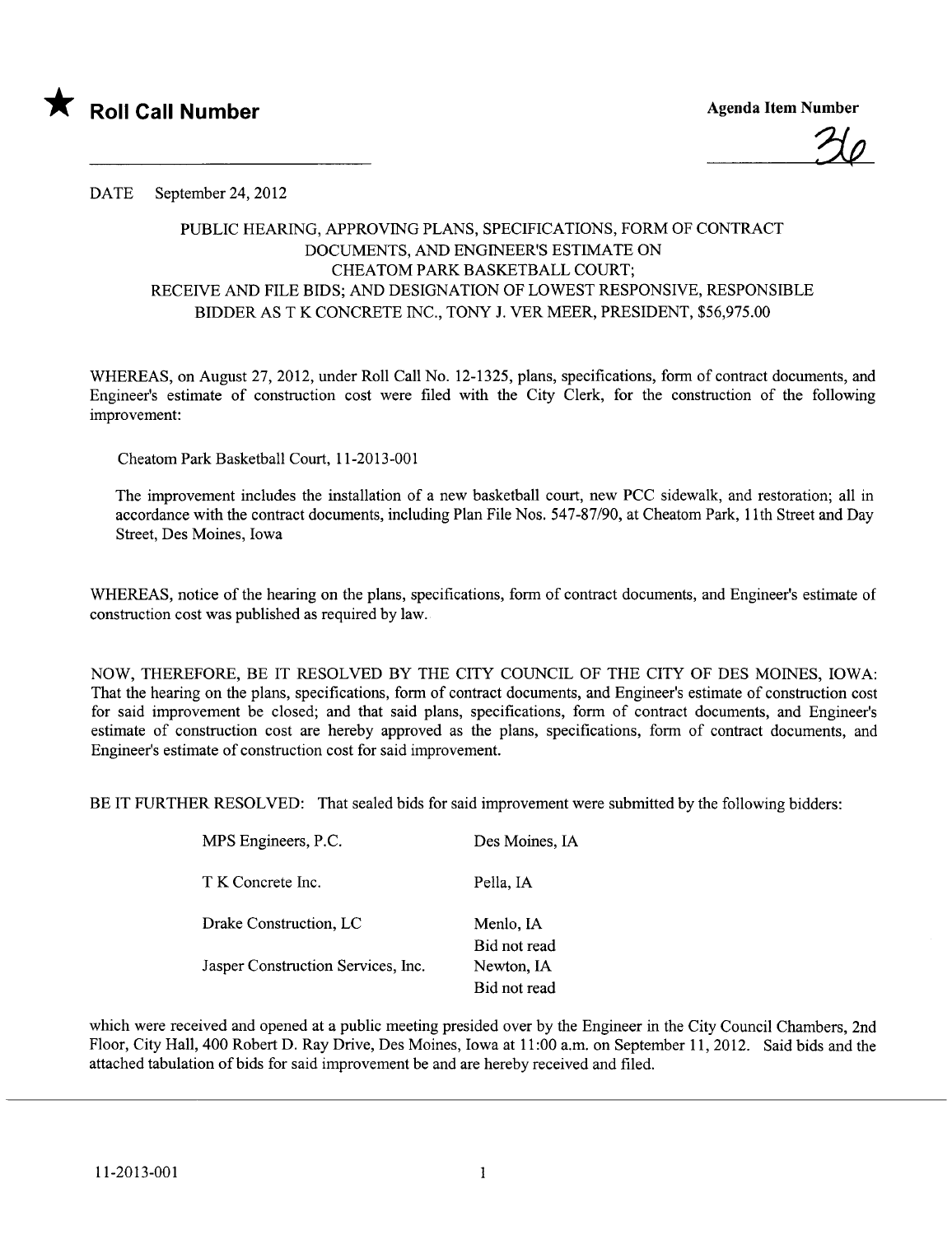

<u>NQ</u>

DATE September 24, 2012

BE IT FURTHER RESOLVED: That the Des Moines City Engineer, as the Engineer, has determined that the lowest responsive, responsible bid for the construction of said improvement was submitted by T K Concrete Inc., Tony J. Ver Meer, President, 1608 Fifield Road, Pella, lA, 50219 in the amount of \$56,975.00, and said bid be and the same is hereby accepted.

BE IT FURTHER RESOLVED: That the bid security of the unsuccessful bidders be and is hereby authorized and directed to be returned.

BE IT FURTHER RESOLVED: That the Engineer is hereby directed to secure execution by the lowest responsible, responsive Bidder and its surety of the contract documents in the form heretofore approved by this Council; that the Engineer is directed to thereafter present said contract documents to this Council for approval and authorization to the Mayor to sign; and that no contract shall be deemed to exist between the City of Des Moines and said Bidder until said contract has been executed by the Bidder, and shall have been approved by this Council and executed by the Mayor and attested to by the City Clerk.

(City Council Communication Number  $12.520$  attached.)

Moved by to adopt.

FORM APPROVED:

Kathleen Vanderpool Deputy City Attorney FUNDS AVAILABLE

 $S\text{coth }E$ . Sanders FUNDS AVAILA

Des Moines Finance Director

Funding Source: 2012-2013 CIP, Page Park - 14, Park Improvements, PKS137, Being: \$20,000 National Recreation and Park Association grant provided through The Sprite Spark Parks Program (The Coca-Cola Company), with the remaining \$36,975 from PKS137, G.O. Bonds

| <b>COUNCIL ACTION</b> | <b>YEAS</b> | <b>NAYS</b> | <b>PASS</b> | <b>ABSENT</b>   | I, Diane Rauh, City Clerk of said City Council, hereby     |
|-----------------------|-------------|-------------|-------------|-----------------|------------------------------------------------------------|
| <b>COWNIE</b>         |             |             |             |                 | certify that at a meeting of the City Council, held on the |
| <b>COLEMAN</b>        |             |             |             |                 | above date, among other proceedings the above was          |
| <b>GRIESS</b>         |             |             |             |                 | adopted.                                                   |
| <b>HENSLEY</b>        |             |             |             |                 |                                                            |
| <b>MAHAFFEY</b>       |             |             |             |                 | IN WITNESS WHEREOF, I have hereunto set my hand            |
| <b>MEYER</b>          |             |             |             |                 | and affixed my seal the day and year first above written.  |
| <b>MOORE</b>          |             |             |             |                 |                                                            |
| <b>TOTAL</b>          |             |             |             |                 |                                                            |
| <b>MOTION CARRIED</b> |             |             |             | <b>APPROVED</b> |                                                            |
|                       |             |             |             |                 |                                                            |
|                       |             |             |             |                 |                                                            |
|                       |             |             |             |                 |                                                            |
|                       |             |             |             | Mayor           |                                                            |
|                       |             |             |             |                 | City Clerk                                                 |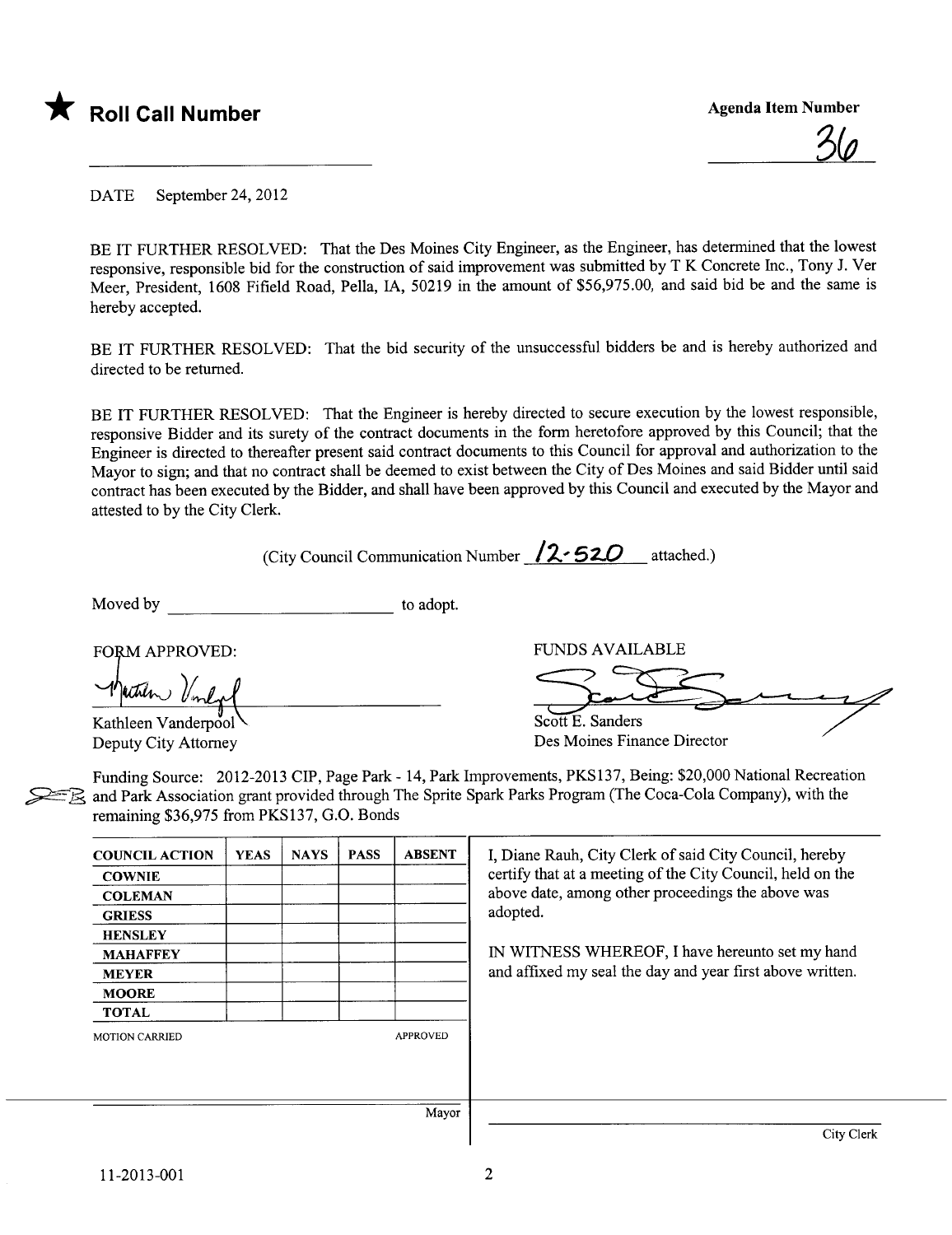

ACT ID 11-2013-001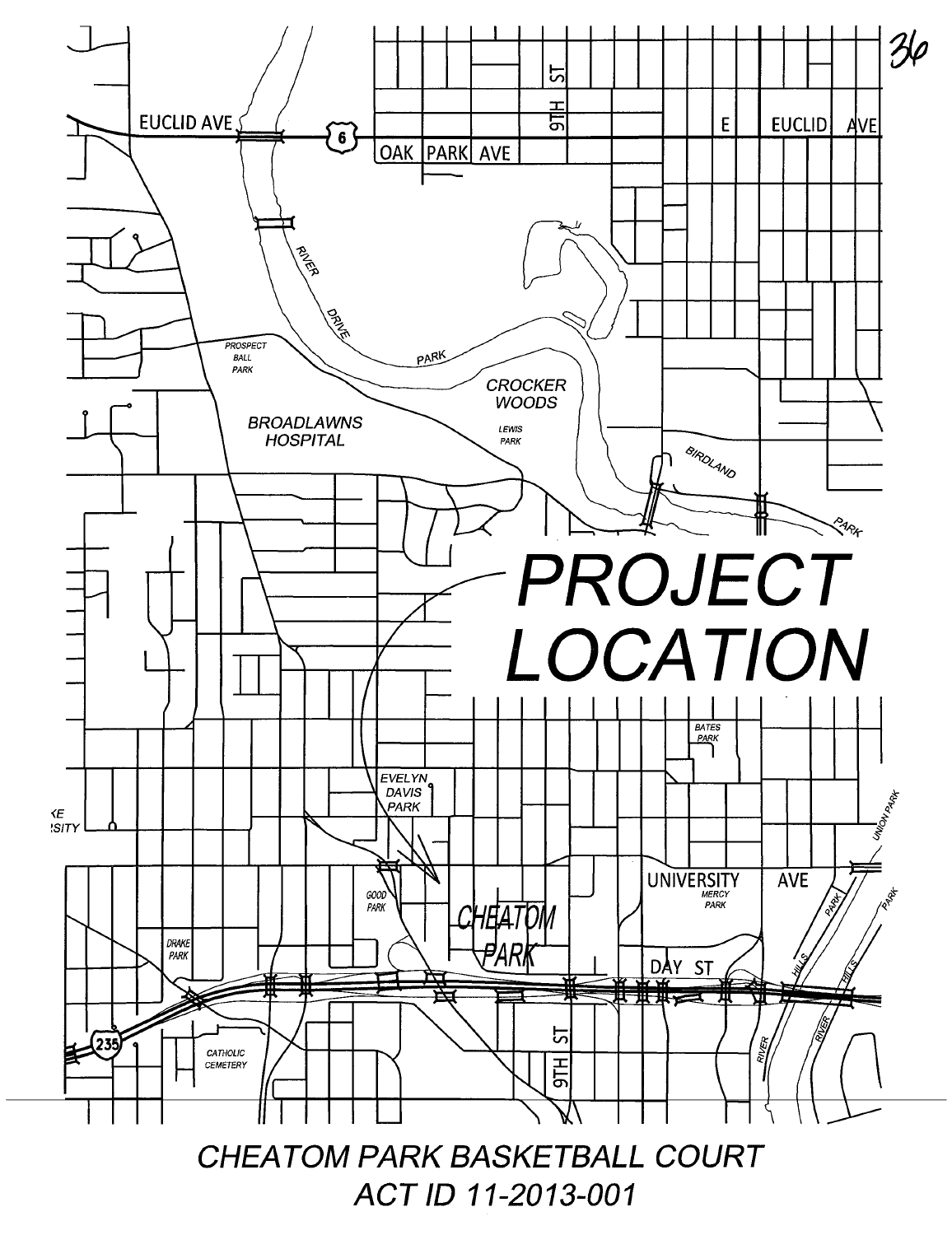|                           | Drake Construction, LC                   | BID SECURITY                                                          | <b>BID PRICE</b> | JNIT          | <b>AMOUNT</b><br>PRICE |                          |                    | \$12,500.00 Bid not read - bid bond not | \$2,000.00 on proper form and also | \$1,400.00 only 5% of bid |                              |                    |            |                           |                 |                       |                               |                                                           |  |
|---------------------------|------------------------------------------|-----------------------------------------------------------------------|------------------|---------------|------------------------|--------------------------|--------------------|-----------------------------------------|------------------------------------|---------------------------|------------------------------|--------------------|------------|---------------------------|-----------------|-----------------------|-------------------------------|-----------------------------------------------------------|--|
|                           | MPS Engineers<br>Des Moines, IA          | 10% BID BOND<br><b>BID SECURITY</b>                                   | <b>BID PRICE</b> |               | AMOUNT                 | \$24,475.00              | \$3,000.00         |                                         |                                    |                           | \$2,400.00                   | \$1,600.00         | \$2,750.00 | \$14,000.00               | \$2,000.00      | \$2,800.00            | \$475.00                      | \$69,400.00<br>$-1.98%$                                   |  |
|                           |                                          |                                                                       |                  | <b>SEN</b>    | PRICE                  | \$55.00                  | \$3,000.00         | \$6,250.00                              | \$50.00                            | \$1,400.00                | \$1,200.00                   | \$40.00            | \$2,750.00 | \$70.00                   | \$2,000.00      | \$7.00                | \$475.00                      |                                                           |  |
|                           | TK Concrete, Inc.                        | 10% BID BOND                                                          | <b>BID PRICE</b> |               | <b>AMOUNT</b>          | \$20,025.00              | \$2,500.00         | \$12,500.00                             | \$1,800.00                         | \$1,750.00                | \$2,500.00                   | \$1,200.00         | \$3,000.00 | \$9,450.00                | \$1,000.00      | \$1,000.00            | \$250.00                      | \$56,975.00<br>$-19.53%$<br>Š                             |  |
|                           | Pella, IA                                | BID SECURITY                                                          |                  | <b>SINT</b>   | PRICE                  | \$45.00                  | \$2,500.00         | \$6,250.00                              | \$45.00                            | \$1,750.00                | \$1,250.00                   | \$30.00            | \$3,000.00 | \$47.25                   | \$1,000.00      | \$2.50                | \$250.00                      |                                                           |  |
|                           |                                          |                                                                       |                  |               | <b>AMOUNT</b>          | \$24,475.00              | \$3,000.00         | \$13,000.00                             | \$2,400.00                         | \$1,000.00                | \$2,000.00                   | \$2,000.00         | \$2,250.00 | \$16,000.00               | \$1,000.00      | \$3,200.00            | \$475.00                      | \$70,800.00                                               |  |
| Activity ID 11-2013-001   | Bid Date: 9/11/12                        |                                                                       |                  | $\frac{1}{2}$ | PRICE                  | \$55.00                  | \$3,000.00         | \$6,500.00                              | \$60.00                            | \$1,000.00                | \$1,000.00                   | \$50.00            | \$2,250.00 | \$80.00                   | \$1,000.00      | \$8.00                | \$475.00                      |                                                           |  |
|                           |                                          |                                                                       |                  |               | <b>QUANTITY</b>        | 445 SY                   | 11S                | 2EA                                     | 40 SY                              |                           | $18$<br>$28$<br>$49$<br>$49$ |                    | 11S        | 200 SY                    |                 | $115$<br>400 LF       | $\overline{1}$ EA             |                                                           |  |
| DEPARTMENT OF ENGINEERING | APPROVED BY<br>TABULATED BY: LEFF HANSEN | PROJECT: CHEATOM PARK BASKETBALL COURT<br>CONTRACTOR'S BID TABULATION | ESTIMATE-        |               | <b>DESCRIPTION</b>     | BASKETBALL COURT, 6" PCC | EARTHWORK, CHEATOM | BASKETBALL GOALS                        | 5" PCC SIDEWALK                    | BASKETBALL COURT STRIPING |                              | ADDITIONAL TOPSOIL |            | SIDEWALK REMOVE & REPLACE | TREE PROTECTION | TREE PROTECTION FENCE | PROJECT SIGN, SMALL, STANDARD | PERCENT OF ENGINEER'S ESTIMATE<br>TOTAL CONSTRUCTION COST |  |
| CITY OF DES MOINES, IOVA  |                                          |                                                                       |                  |               |                        |                          |                    |                                         |                                    |                           | BENCHES                      |                    | SEEDING    |                           |                 |                       |                               |                                                           |  |
|                           |                                          |                                                                       |                  |               |                        |                          |                    |                                         |                                    |                           | ဖ                            |                    | œ          | တ                         | ဍ               | ₽                     | $\tilde{5}$                   |                                                           |  |

Page 1

 $\overline{\phantom{a}}$ 

 $3/$ 

 $\hat{\mathcal{C}}$